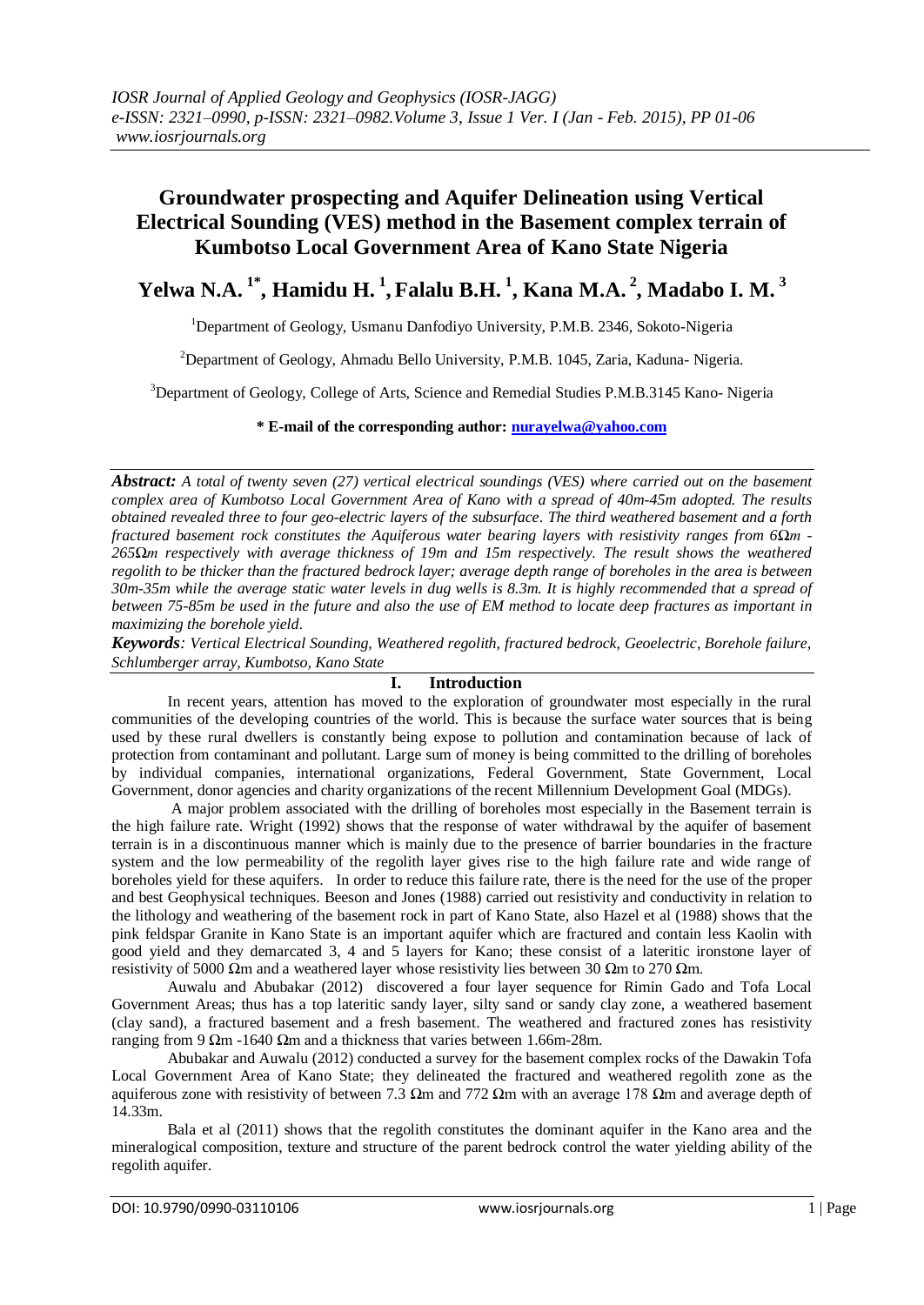This research work carried out subsurface investigation using the vertical electrical sounding method in order to delineate the various layers present and to map out the zones of hydrogeological interest and of high Groundwater potentials in the basement complex terrain of Kumbotso Local Government Area of Kano State, Nigeria.

## **Description of Study Area**

Kumbotso Local Government Area of Kano State is located between latitude  $11<sup>0</sup>53'17''N$  and longitude 8<sup>0</sup>30'10"E on an elevation of 450m above sea level. It is a metropolitan Local Government Area with a landmass of about 158km<sup>2</sup>. According to the national population commission, a population of 294, 391 people with an annual growth rate of 4.06% were recorded in the 2006 population census in the area of study. The Local Government Area shares boundaries with Dala, Gwale, Tarauni and Ungogo Local Government Areas to the north, to the east lays Dawakin kudu and Warawa Local Government Area. Madobi Local Government Area is Southward of Kumbotso while Tofa and Rimin Gado Local Government Area located west of Kumbotso.



**Figure 1: Map of Kano State and satellite Image map showing the study area**

#### **Geology of the Study Area**

The Geology of the basement complex of Nigeria comprises of migmatite of high metamorphism and gneisses which are formed from the metamorphism (high grade) and granitization of Birrimian sedimentary rocks. The upper proterozoic younger metasediment of low grade were folded along with the migmatite and gneisses during the pan African Orogeny. Mc Cury (1989) reported the intrusion of the Older Granite series during the pan African Orogeny, while Hazell et al (1988) reported the occurrence of Younger Granite series. Falconer (1911) shows that they are so called because they are Jurassic in age. Present in the area of study also are the younger dykes, flows and volcanic. KNARDA (1989) identifies the different varieties of granites in the area. However the younger metasediments and migmatite gneiss rocks are grouped to form the migmatite gneiss complex (figure 2).

#### **II. Method of Study**

A total of 27 sounding were taken in the area, using of the Schlumberger array at spread of between 40m-45m using Terrameter SAS 300C model. Table 1 below summarizes VES data and Geoelectric layers from sounding curves generated from the study area. The curves generated from partial matching techniques were interpreted using the 1XID computer interpretation software (Fig 3a, 3b, 3c, 3d). The maps of the thickness of the Aquiferous layers are produced. Also, the static water level of dug wells was measured which serves as a guide.

#### **Results and Discussion**

The interpretation of the curves generated from field data reveal a three to four layer sequence based on the behavior of the electric current and resistivity values recorded at different depth of penetration. The top layer which is made up of laterite sand layer has a resistivity value ranging between 22  $\Omega$ m -995  $\Omega$ m with an average thickness of 5.4m. The second layer has resistivity of between 18Ωm -398Ωm with an average thickness of 9 m; this is made up of sandy clay. A third layer of weathered basement layer (regolith) has a resistivity ranging from 6 Ωm -265 Ωm with an average thickness of 19m.The fourth layer is a fractured basement layer with resistivity ranging from 38 Ωm -297 Ωm with an average thickness of 15m. Static water level measured in dug wells within the area of study ranges from 3m-22m with a mean value of 8.3m, table 1 contain the result of the survey.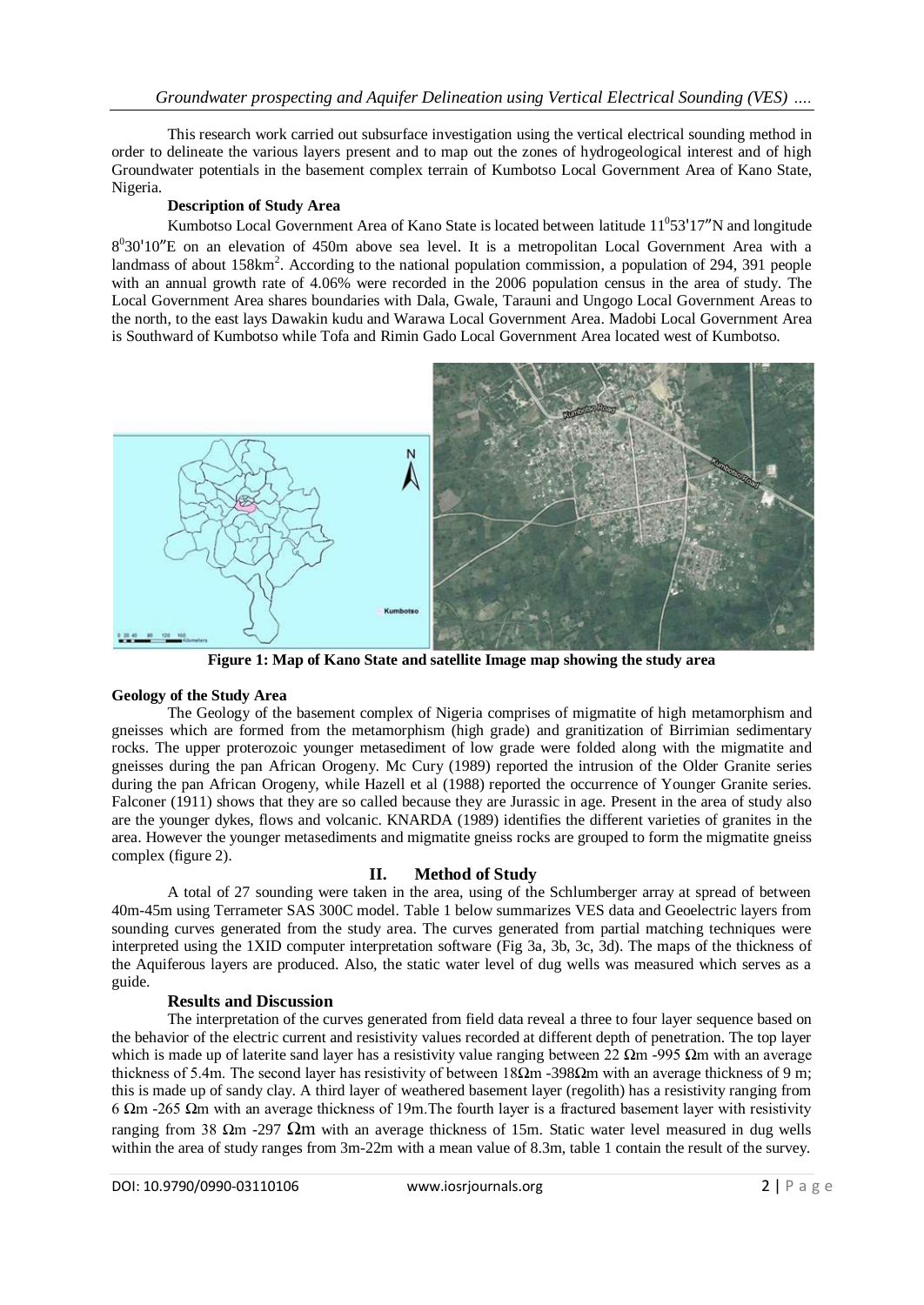

Figure 3a, 3b,3c, 3d shows the different curves generated. The weathered and fractured basement layers are those with low ranges of resistivity and are the most promising zones with high ground water potentials.

**Figure2: Geological Map of Kano and Jigawa States including of the area of Study. (Modified from Bala et al., 2011)**

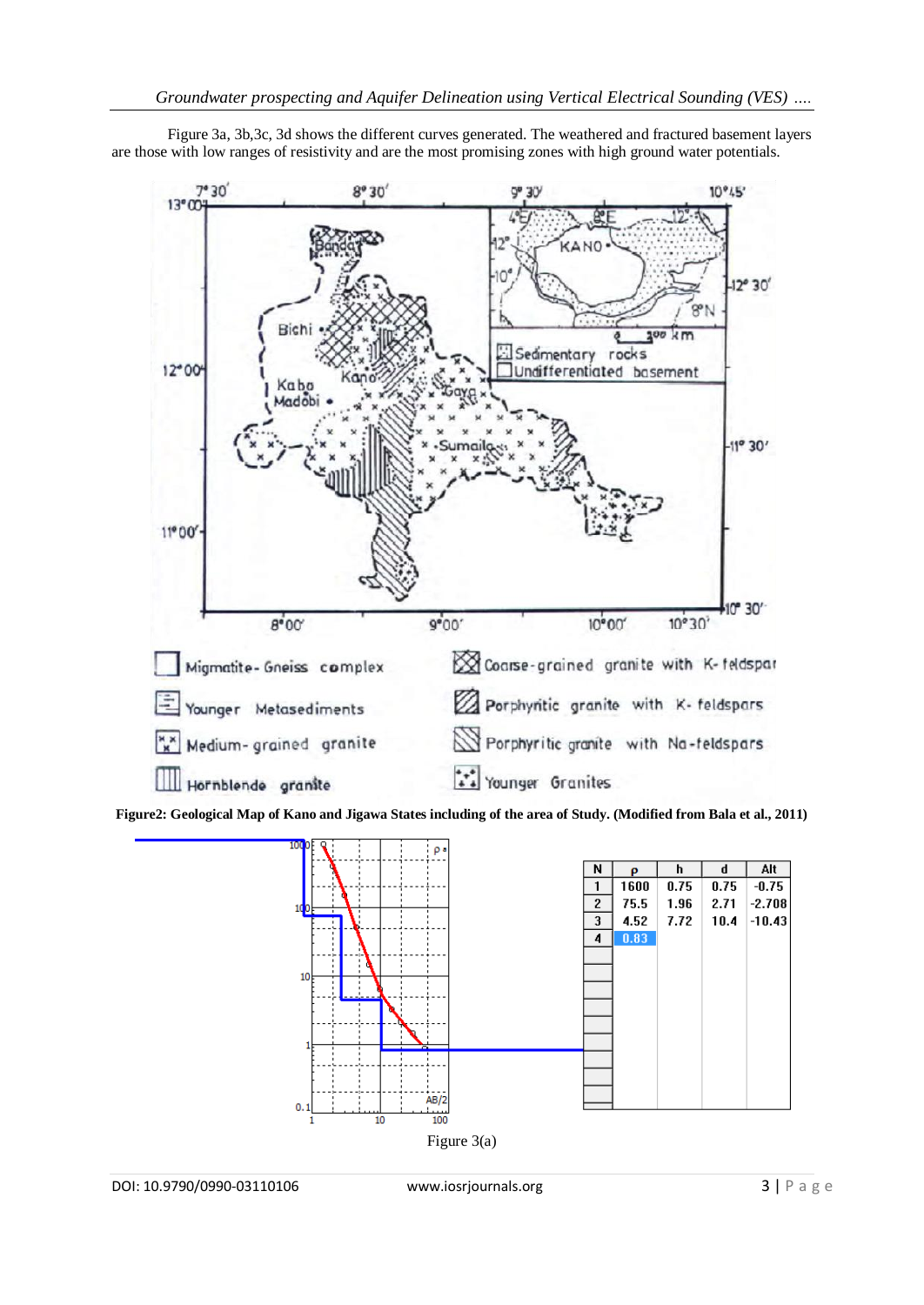



**Figures 3a, 3b, 3c and 3d: shows the different types of Curves generated in the area**

#### **III. Conclusion**

The results obtained revealed two important Geo-electric layers of good ground water potentials made up of the weathered regolith layer and the fractured basement rocks; these two constitute the aquifers in the basement complex area of Kumbotso Local Government Area of study. The recommended drilling depth ranges between 30m-45 meters. The vertical electrical sounding method has proved useful and indispensable tool in the area of groundwater prospecting.

#### **IV. Recommendation**

It is, however, recommended that a spread of 70m-80m and the use of more sophisticated and effective geophysical techniques such electromagnetic method of geophysical investigation of ground water be adopted in the future as can assist in detecting deeply buried fracture with high groundwater potentials.

**DOI: 10.9790/0990-03110106** www.iosrjournals.org **4** | P a g e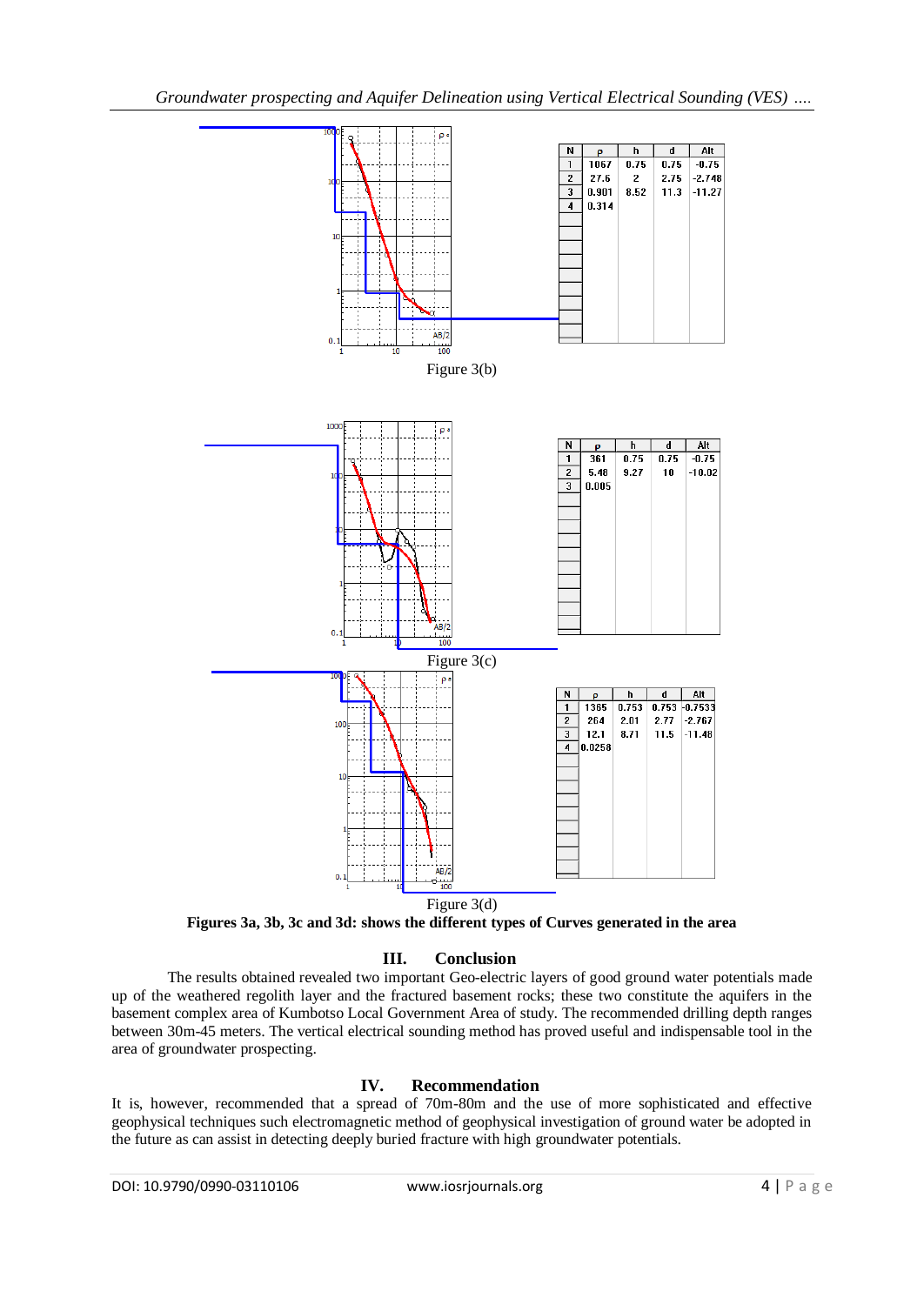| <b>Station</b>   |                       | <b>COORDINATE</b> |          | <b>LATERITE</b><br><b>SAND LAYER</b> |                | <b>SANDY CLAY</b><br><b>LAYER</b> |                  | <b>WEATHERED</b><br><b>BASEMENT</b><br><b>LAYER</b> |                 | <b>FRACTURED</b><br><b>BASEMENT</b><br><b>LAYER</b> |                          |
|------------------|-----------------------|-------------------|----------|--------------------------------------|----------------|-----------------------------------|------------------|-----------------------------------------------------|-----------------|-----------------------------------------------------|--------------------------|
|                  | <b>LOCATION</b>       | (N)               | (E)      | $(\Omega m)$                         | (m)            | $(\Omega m)$                      | (m)              | $(\Omega m)$                                        | (m)             | $(\Omega m)$                                        | (m)                      |
| $\mathbf{1}$     | Shagari<br>Quarters   | 11°57'62"         | 8°32'53" | 134-319                              | 5              | 55-88                             | $\overline{3}$   | 38-42                                               | 15              | 63-155                                              | 15                       |
| $\overline{2}$   | Hawan<br>Dawaki       | 11°55'99"         | 8°31'82" | 203-225                              | 3              | 107-180                           | 35               | $62 - 76$                                           | $\overline{15}$ | 108-121                                             | 15                       |
| $\overline{3}$   | Hawan<br>Dawaki       | 11°55'64"         | 8°30'58" | 155-211                              | 5              | $54 - 85$                         | $\overline{5}$   | 117-201                                             | 157             | 171-259                                             | 20                       |
| $\overline{4}$   | Mariri                | 11°56'93"         | 8°36'56" | 313-456                              | 6              | 121-191                           | 14               | $21 - 56$                                           | 15              |                                                     | $\mathbb{L}$             |
| 5                | Bechi                 | 11°55'39"         | 8°30'16" | 212-402                              | 5              | 212-300                           | $\overline{6}$   | 245-257                                             | $\overline{5}$  | 263-297                                             | $\overline{15}$          |
| $\overline{6}$   | Rinjin<br>wanzamai    | 11°54'52"         | 8°29'40" | 263-995                              | 5              | $55 - 83$                         | 6                | $57-106$                                            | 20              |                                                     | $\overline{\phantom{a}}$ |
| $\boldsymbol{7}$ | Coca cola<br>Challawa | 11°53'26"         | 8°28'70" | 110-118                              | 5              | 35-96                             | 10               | $43 - 60$                                           | $\overline{25}$ | $\overline{a}$                                      | $\blacksquare$           |
| $\overline{8}$   | Challawa              | 11°54'52"         | 8°26'79" | 112-211                              | 5              | 38-68                             | $\overline{5.5}$ | 18-82                                               | $\overline{25}$ | $\Box$                                              | $\mathbf{r}$             |
| $\overline{9}$   | Sabuwar<br>Gandu      | 11°56'22"         | 8°37'14" | 61-272                               | 5              | 46-56                             | $\overline{6}$   | $6 - 75$                                            | $\overline{20}$ | $\overline{a}$                                      | $\overline{a}$           |
| 10               | Gaida                 | 11°55'13"         | 8°28'62" | 107-133                              | 5              | 137-188                           | 12               | 255-329                                             | 20              | $\overline{\phantom{a}}$                            | $\Box$                   |
| $\overline{11}$  | Rinjin<br>wanzamai    | 11°55'53"         | 8°30'44" | 417-409                              | $\overline{5}$ | $67 - 208$                        | 10               | 91-238                                              | 20              |                                                     | $\sim$                   |
| $\overline{12}$  | Danbare               | 11°57'42"         | 8°25'53" | 68-91                                | $\overline{4}$ | $13 - 24$                         | $\overline{6}$   | $22 - 46$                                           | $\overline{25}$ | $\blacksquare$                                      | $\mathbb{L}$             |
| 13               | Mariri                | 11°57'38"         | 8°37'48" | 256-407                              | $\overline{4}$ | 287-398                           | $\overline{12}$  | $95 - 108$                                          | $\overline{5}$  | $28 - 50$                                           | $\overline{15}$          |
| 14               | Hawan<br>Dawaki       | 11°55'51"         | 8°30'34" | 108-401                              | $\overline{7}$ | 56-81                             | 13               | 70-126                                              | 15              |                                                     |                          |
| $\overline{15}$  | Danladi<br>Nasidi     | 11°56'15"         | 8°37'44" | 221-239                              | 10             | 19-265                            | $\overline{5}$   | $60 - 211$                                          | 20              | $\overline{\phantom{a}}$                            | $\overline{\phantom{a}}$ |
| $\overline{16}$  | Giwarite<br>Sharada   | 11°55'22"         | 8°34'14" | 84-210                               | 5              | $65 - 83$                         | $\overline{6}$   | $51 - 70$                                           | 20              | $\Box$                                              | $\blacksquare$           |
| 17               | Zara School           | 11°55'74"         | 8°35'94" | 82-93                                | $\overline{7}$ | 102-118                           | $\sqrt{8}$       | 96-149                                              | 20              | $\overline{a}$                                      | $\sim$                   |
| 18               | Gadama<br>village     | 11°54'32"         | 8°29'22  |                                      |                |                                   |                  |                                                     |                 |                                                     |                          |
| $\overline{19}$  | Janguza               | 11°58'21"         | 8°24'61" | $22 - 68$                            | 7              | $28 - 36$                         | $\overline{15}$  | $33 - 50$                                           | $\overline{23}$ | $\overline{\phantom{0}}$                            |                          |
| 20               | Mariri                | 11°57'32"         | 8°37'41" | $73 - 85$                            | 5              | 125-137                           | 13               | $92 - 121$                                          | $\overline{20}$ | $\overline{a}$                                      | $\mathbb{L}$             |
| 21               | Zawaciki              | 11°55'16"         | 8°27'98" | $104 - 119$                          | 5              | $85-101$                          | $\overline{10}$  | 54-77                                               | 25              | $\overline{\phantom{0}}$                            | $\Box$                   |
| $\overline{22}$  | Danbare               | 11°57'64"         | 8°25'45" | 27-240                               | 5              | 55-67                             | 8                | 40-90                                               | $\overline{20}$ | $\blacksquare$                                      | $\mathbf{r}$             |
| 23               | Dorawar Na<br>Abba    | 11°56'56"         | 8°31'67" | 416-701                              | $\overline{7}$ | 197-313                           | 18               | $112 - 168$                                         | 10              | 73-98                                               | 25                       |
| 24               | Farawa                | 11°57'01"         | 8°36'28" | 204-233                              | 5              | 151-196                           | $\overline{6}$   | $46 - 70$                                           | 9               | 38-44                                               | 16                       |
| 25               | Challawa              | 11°55'            | 8°30'    | 330-354                              | 5              | 136-293                           | $\overline{10}$  | 114-219                                             | 20              |                                                     |                          |
| 26               | Hawan<br>Dawaki       | 11°56'56"         | 8°31'67" | 104-302                              | 5              | $75 - 88$                         | $\overline{12}$  | 68-100                                              | $\overline{20}$ | $\frac{1}{2}$                                       | $\overline{a}$           |
| 27               | Bechi                 | 11°55'20"         | 8°30'01" | 217-312                              | $\overline{7}$ | 158-191                           | 8                | 203-265                                             | 20              | $\blacksquare$                                      |                          |

## **Table 1: Summary of VES data and Geoelectric layers from sounding curves from the study area**

**Resistivity (Ωm), Thickness (m), Longitude (E), Latitude (N**